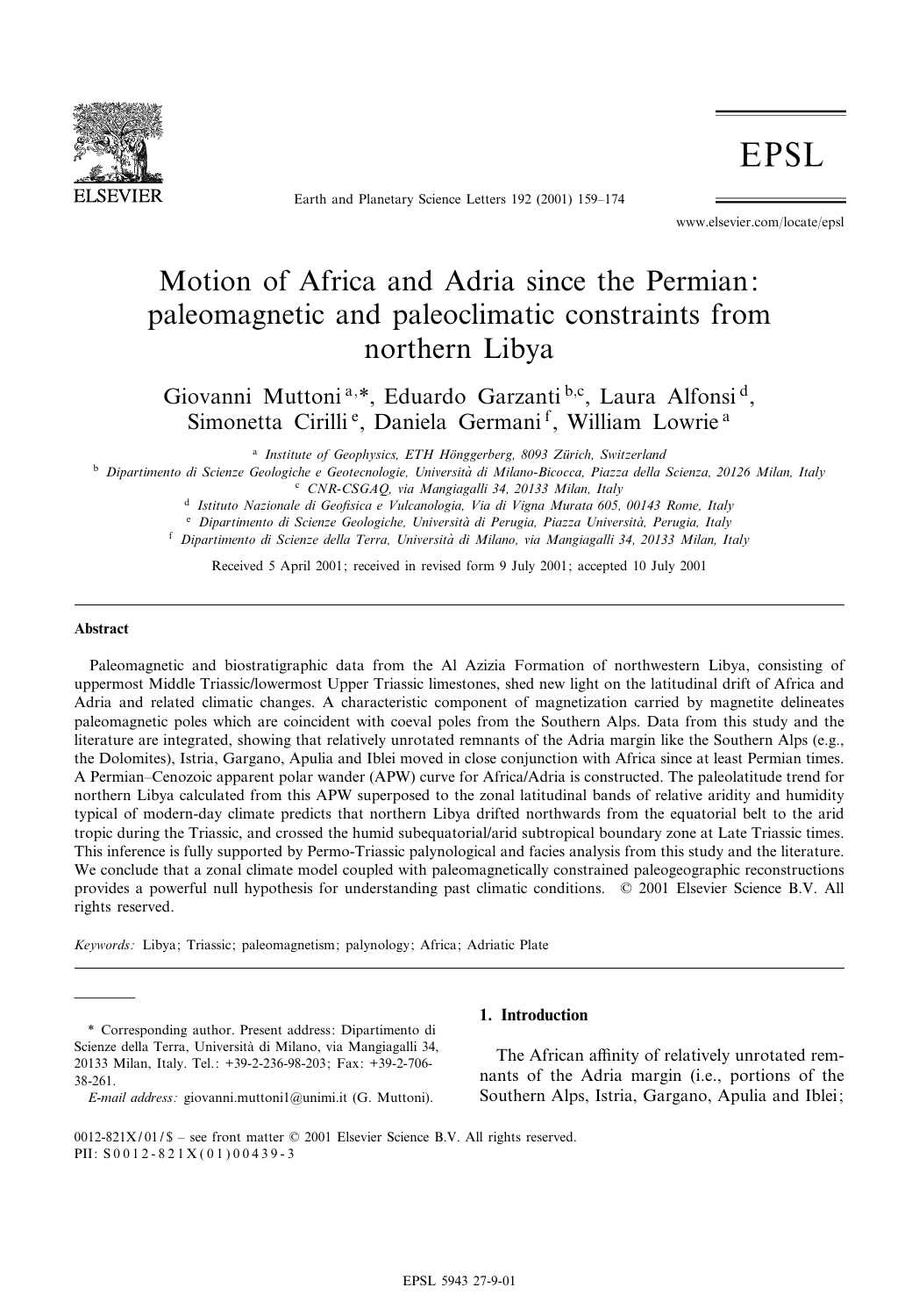Fig. 1) has been documented paleomagnetically in a number of papers (e.g.,  $[1-4]$ ). The agreement of Africa and Adria data has been established within typical paleomagnetic resolution of a few degrees for the Early Permian, Late Jurassic to Early Cretaceous and Late Cretaceous. The coherent motion of Africa/Adria has a wide range of geologic implications, from the study of the kinematics of the Alpine arc in the Cenozoic (e.g., [5]) to Tethyan paleogeography at Pangea times (e.g., [6]). Paleomagnetic data from Adria have also been used as a proxy for African data to improve the definition of poorly documented portions of the apparent polar wander (APW) path of Gondwana [7].

In this paper we present paleomagnetic data on strata of latest Ladinian/earliest Carnian age (latest Middle Triassic/earliest Late Triassic; ca. 230 Ma according to the time scale of [8]) from the Al



Fig. 1. Simplified tectonic map of the central Mediterranean region with location of Rey paleomagnetic sites.

Azizia Formation, belonging to the essentially undeformed Jefara Basin of northwestern Libya. These data are compared with coeval data from the literature from the Southern Alps, with the aim of studying the tectonic relationships between stable Africa and its deformed northern Adriatic margin in the Triassic (Fig. 1). This bridges the gap of data presently existing between substantially concordant Permian and Jurassic/Cretaceous paleomagnetic poles from Africa and Adria. Data from this study and the literature are integrated and a Permian^Cenozoic APW path for Africa/Adria is constructed and discussed from a paleoclimatic and tectonic viewpoint.

#### 2. Geology and stratigraphy

Northern Lybia to southeastern Tunisia is one of the few areas in the whole African continent where Permo-Triassic units are exposed. Uplift of the Telemzane Arch, and subsidence along NW/ SE-trending grabens in the Jefara Basin at Carboniferous to Early Permian times, was followed by deposition of up to 6 km thick carbonates and locally interbedded bioclastic quartzarenites at Middle to Late Permian times [9,10]. These lagoonal to barrier reef, fusulinid-rich limestones, unconformably overlying older deposits and passing northeastward to deep-marine mudrocks, are beautifully exposed in the Jebel Tebaga (Tunisia), the only marine Permian outcrop in Africa, which we also extensively sampled for paleomagnetic analysis. This Wordian stage of subsidence and transgression is well documented all along the northern margin of Gondwana facing the newly formed Neotethys Ocean [11^13].

Subsidence of the Jefara Basin continued in the Early to Middle Triassic, when alluvial redbeds to marginal marine siliciclastics were deposited [14]. The oldest unit exposed in northwestern Libya is the Kurrush Formation of Ladinian age, consisting of quartzo-feldspathic redbeds including lowgrade metamorphic rock fragments and chitinozoans reworked from Devonian mudrocks [15,16]. The intertidal to shallow subtidal, locally cherty carbonates of the overlying Al Azizia Formation, containing brachiopods, pelecypods and gastro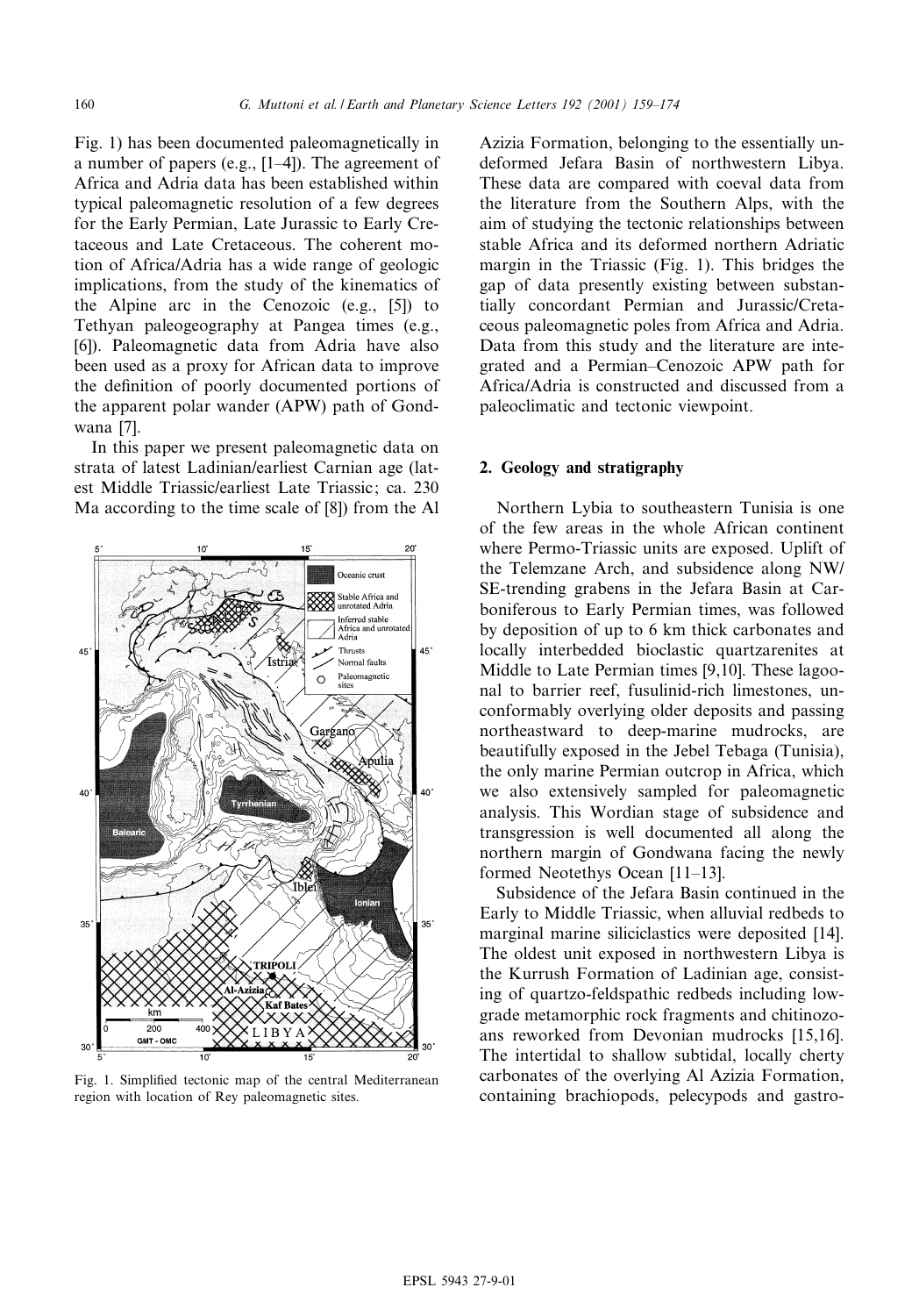pods of Early Carnian age (fossil list in [17]), are followed by the varicolored, cross-bedded, marginal marine to braidplain and eolian sandstones of the Abu Shaybah Formation. These quartzarenites to K-feldspar subarkoses, yielding ultrastable dense minerals of bimodal roundness, staurolite, garnet, and opaques, were derived from uplifted areas in the east or southeast, where erosion reached deeper with time into Paleozoic clastics and underlying metamorphic basement rocks [18]. The Jurassic section includes the Abu Ghaylan dolomitic limestones and Bir Al Ghanam evaporites, truncated with angular unconformity by the Lower Cretaceous sedimentary sublitharenites of the Kiklah Formation. Another, major angular unconformity is overlain by quartzose dolomitic limestones representing the base of the Cenomanian Ain Tobi Formation. This relatively undeformed Mesozoic succession is intruded by upper Cenozoic mafic volcanic rocks (see [17] for a geologic map).

# 2.1. The Al Azizia Formation

The Al Azizia Formation  $(\geq 120 \text{ m}$  thick) was sampled at two localities: (i) in the stone quarry south of Al Azizia town (on the road from Tripoli to Gharian;  $32^{\circ}32'N$ ,  $13^{\circ}01'E$ ), and (ii) a few kilometers to the southeast at the Kaf Bates hill  $(32^{\circ}24'N, 13^{\circ}07'E)$ . Both localities belong to the Jefara coastal plain, bounded to the north by the Mediterranean sea and to the south by the escarpment of the Tripolitanian Jebel (Jebel Nafusa), a rocky plateau dipping gently towards the Sahara desert.

The 118 m thick Kaf Bates section (Fig. 2) is nearly complete, but the top is not exposed. The upper part of the Kurrush Formation, consisting of very fine- to fine-grained, micaceous, floodplain to upper delta plain redbeds displaying climbing ripples or parallel lamination ( $\sim$  50 m), is sharply overlain by ferruginous stromatolitic limestones and silty limestones, representing the base of the Al Azizia Formation (lithozone A; 4.3 m). The lower part of the formation contains well-bedded limestones, commonly bioturbated or displaying wavy to flaser bedding and rarely hummocky cross-lamination, water escape structures and bioclastic lags; yellowish to reddish, marly interbeds mainly occur at the top of the interval (lithozone B; 89 m), indicating a significant unconformity. The upper part of the formation begins with a marker horizon including very intensely burrowed limestones (`Azizia stone'; lithozone C; 5.9 m), sharply followed by carbonates commonly containing white chert nodules and lenses (lithozone  $D: \ge 19$  m).

In the Al Azizia quarry, only the more resistant middle–upper part of the unit is exposed (46 m). The tectonically disturbed basal 24 m were not considered for paleomagnetic study. Sparsely cherty, commonly rippled and bioclastic silty carbonates are capped by a lenticular lithoclastic breccia followed by yellowish silty carbonates and marls (lithozone B;  $\geq$ 24 m). Next, the 'Azizia stone' marker interval, including very intensely burrowed limestones and reddish marly interbeds (lithozone C; 7.1 m), is followed by gray carbonates with two metric intervals containing lenses of white chert (lithozone D;  $\geq 15$  m). The Al Azizia Formation, deposited in lagoonal to tidal flat environments, consists of at least two depositional sequences, each including higher-frequency transgressive/regressive cyclothems (Fig. 2).

# 2.2. Biostratigraphy

The Al Azizia and Kaf Bates sections have been sampled for pollen and conodont biostratigraphy (Fig. 2). Only two pollen samples at Al Azizia yielded valid biostratigraphic information. Sample Lyt 152 is dominated by large equidimensional particles of inertinite and pyrite, with subordinate, small-sized vitrinite debris. The only sporomorph is Enzonalasporites vigens, indicating a Ladinian/ Carnian age. The overlying sample Lyt 151 contains a low amount of organic matter mostly consisting of small equidimensional inertinite and subordinate vitrinite debris. Palynomorphs include rare Enzonalasporites vigens, Patinasporites densus, Duplicisporites granulatus, Duplicisporites sp., Gordonispora fossulata, Aratrisporites fimbriatus, Aratrisporites sp., Retitriletes sp. and Sellaspora foveorugulata. Bisaccates include Cuneatisporites sp., Platysaccus sp., Alisporites sp., Schizosaccus sp. and Ovalipollis pseudoalatus.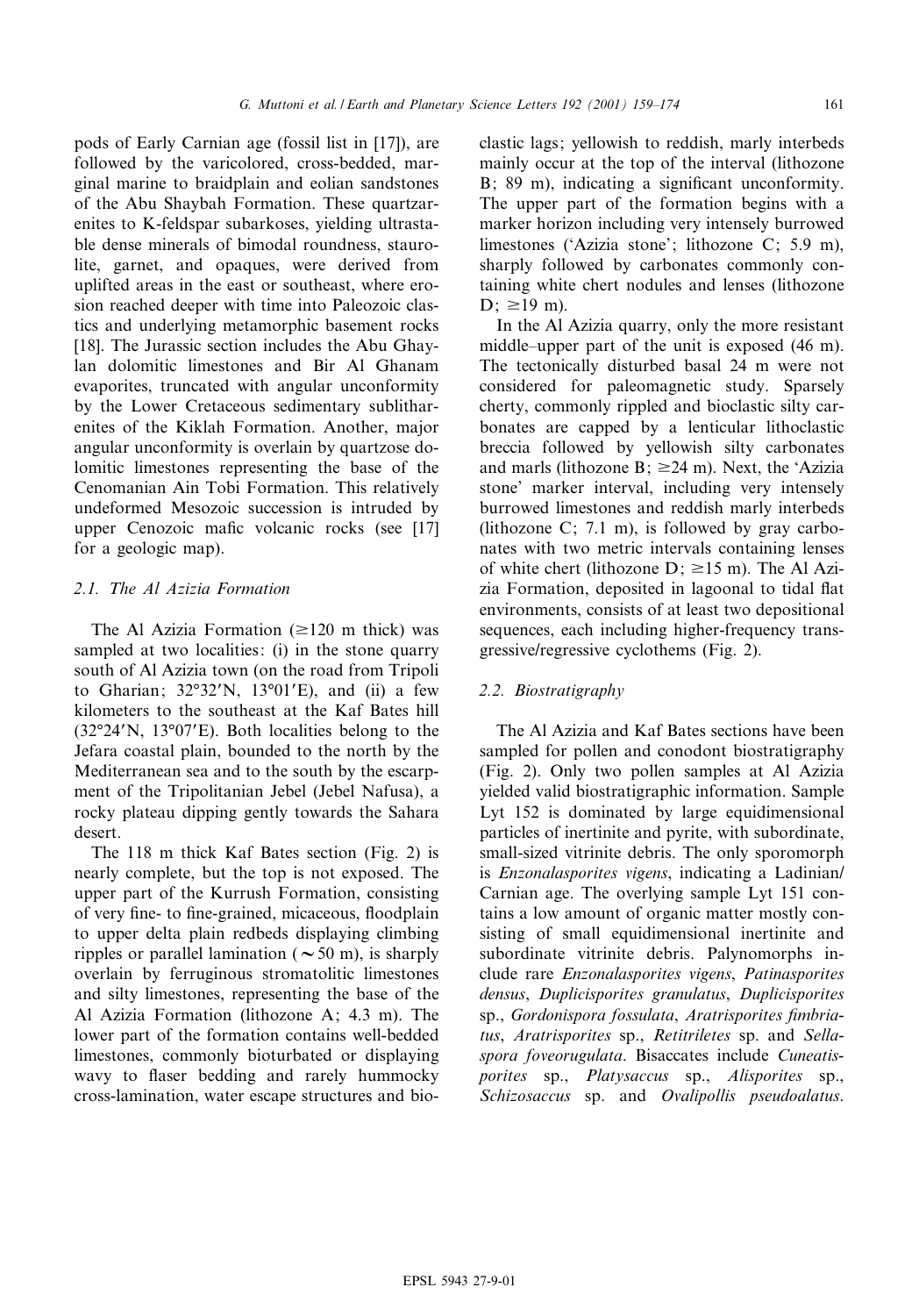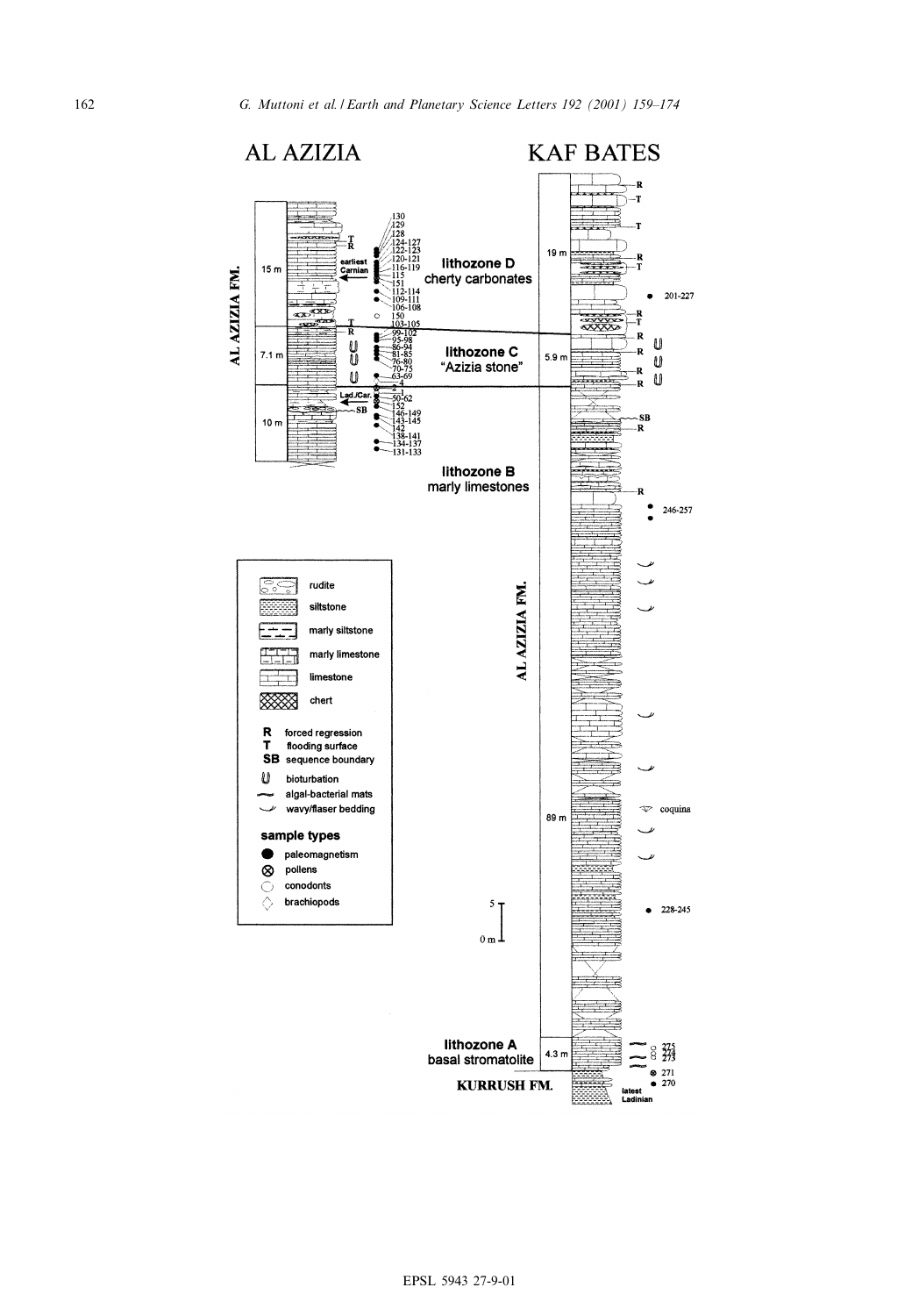Fig. 2. The latest Ladinian/earliest Carnian Al Azizia and Kaf Bates sections of the Al Azizia Formation, sampled for paleomagnetic and biostratigraphic analysis. The unit displays two transgressive–regressive cycles (depositional sequences sensu [43], with transgressive systems tracts represented by lithozones A and D. The lower boundary with the Kurrush Formation is a transgressive surface. Lithozone B is interpreted as an highstand systems tract and lithozone C as a shelf-margin wedge. The sequence boundary, marked by a lenticular lithoclastic breccia, roughly corresponds to the Ladinian/Carnian boundary. Higher-frequency (Milankovian?) parasequences, separated by discontinuity surfaces, are also recognized.  $\leftarrow$ 

This association is ascribed to the upper part of the secatus–vigens phase of earliest Carnian age [19].

Most samples from the underlying Kurrush Formation contain minor preserved organic matter and no palynomorphs. Only sample Lyt 156, collected at the core of the Gharian dome, yielded brown vitrinite, sporomorphs, fungal remains, and minor inertinite. Sporomorphs include Camerosporites secatus, Partitisporites tenebrosus, Nevesisporites vallatus, Calamospora sp., Ephedripites primus, Cycadopites sp., Duplicisporites granulatus, Duplicisporites sp., Retitriletes sp., Gordonispora fossulata, Foveosporites visscheri and Aratrisporites sp. Most representative bisaccates are Staurosaccites quadrifidus, Infernopollenites parvus, and rare Ovalipollis pseudoalatus. Due to association of C. secatus with some late Ladinian index taxa (i.e., N. vallatus, G. fossulata, F. visscheri), considered to disappear in the upper part of the early Carnian *vigens–densus* phase  $[19,20]$ , this assemblage from the Kurrush Formation may be ascribed to the latest Ladinian (uppermost part of *secatus–dimorphus* or *secatus–vigens* phase of  $[19]$ ).

In conclusion, the Al Azizia Formation is comprised in age between the latest Ladinian (i.e., the palynological age of the underlying Kurrush Formation) and the earliest Carnian (i.e., the palynological age of the upper Al Azizia Formation at Al Azizia) (Fig. 2).

# 3. Paleomagnetism

The paleomagnetism of the Al Azizia Formation at Al Azizia and Kaf Bates has been previously studied by Martin et al. [21]. These authors were unable to isolate a characteristic component of magnetization because the magnetization intensity was too low for the Schonstedt magnetometer at their disposal.

## 3.1. Paleomagnetic techniques

A total of 99 field cores (109 standard 11.4  $\text{cm}^3$ ) specimens) and 56 field cores (68 standard 11.4 cm<sup>3</sup> specimens) were collected with a water-cooled rock drill in the uppermost Ladinian/lowermost Carnian limestones of the Al Azizia Formation at Al Azizia and Kaf Bates, respectively (Fig. 2), and oriented with a magnetic compass. The natural remanent magnetization (NRM) of all specimens was measured on a 2G Enterprises DCsquid cryogenic magnetometer at the paleomagnetic laboratory of ETH Zürich. After pilot AF and thermal demagnetization, specimens were thermally demagnetized in  $50-20$ °C steps up to a maximum of  $670^{\circ}$ C in a magnetically shielded oven. Rock magnetic properties were studied at the Istituto Nazionale di Geofisica e Vulcanologia in Rome. Nine representative specimens were given a composite IRM by imparting 2.7, 0.6 and 0.12 T fields along specimen  $z$ -,  $y$ - and  $x$ -axes, respectively, with a 2G Enterprises pulse magnetizer. This composite IRM was thermally demagnetized in  $50^{\circ}$ C steps up to  $700^{\circ}$ C [22] in order to determine the magnetic mineralogy content of the Al Azizia Formation. Hysteresis properties and susceptibility variations during heating-cooling cycles were determined with a Molspin VSM magnetometer and an AGICO CS3 system, respectively. Principal component analysis [23] was applied to determine the component directions of NRM, chosen by inspection of vector end-point demagnetization diagrams [24]. Site mean directions were determined using standard Fisher statistics.

# 3.2. Rock magnetic properties

The mean NRM intensity is 0.94 mA/m at Al Azizia and 2.3 mA/m at Kaf Bates and drops on average by 75% at both sites upon heating at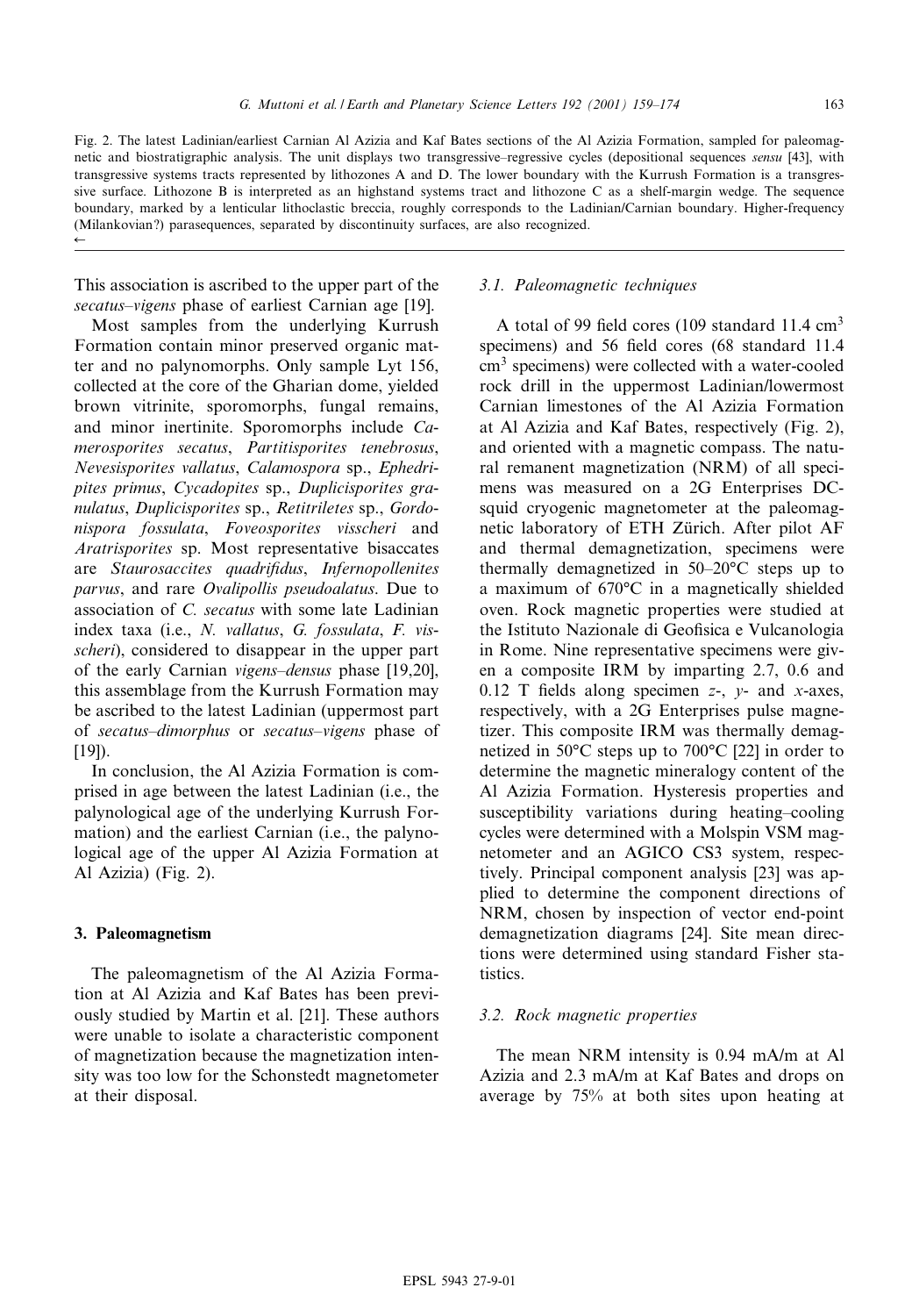120°C. Thermal unblocking characteristics of orthogonal axis IRM [22] show that the samples are dominated by a high coercivity phase characterized by maximum unblocking temperatures of about  $120^{\circ}$ C, interpreted as goethite (Fig. 3). This main magnetic phase is followed at higher temperatures by a low coercivity component with maximum unblocking temperatures around 500°C and a high coercivity phase with maximum unblocking temperatures around  $650^{\circ}$ C. These components are interpreted as titano-magnetite and hematite, respectively. Hysteresis properties and susceptibility variations upon heating and cooling confirm the presence of a mixed mineralogy with contrasting coercivity.

#### 3.3. Paleomagnetic directions

An initial `A' component of magnetization consistent with viscous acquisition along the presentday field direction was thermally unblocked between room temperature and a mean of  $200^{\circ}$ C in 58% of the specimens from Al Azizia and



Fig. 3. Thermal unblocking characteristics of orthogonal axis IRMs [22] for representative samples of the Al Azizia Formation. Demagnetization steps in °C.



Fig. 4. Zijderveld thermal demagnetograms of NRM of representative samples from the Al Azizia section of the Al Azizia Formation. Closed symbols are projections onto the horizontal plane and open symbols are projections onto the vertical plane in in situ coordinates. Demagnetization steps in  $°C$ . See text for discussion.

70% of the specimens from Kaf Bates (Fig. 4). A `B' component exhibiting both polarities was isolated to the origin in 31% (Al Azizia) and 82% (Kaf Bates) of the specimens in the mean temperature range between 200 and  $500^{\circ}$ C up to a maximum of 670°C. These directions are oriented north-northwesterly with positive inclinations (Fig. 4a) or southerly with negative inclinations (Fig. 4b). This `B' component of magnetization is occasionally accompanied by a shallower, northerly characteristic ('Ch') component isolated between about 400 and  $500^{\circ}$ C up to a maximum of  $550^{\circ}$ C (Fig. 4c). More commonly, the `Ch' component directly follows the presentday field direction from about 300 to  $500^{\circ}$ C up to a maximum of  $550^{\circ}$ C (Fig. 4d). The 'Ch' component has been successfully retrieved in 40% of the specimens at Al Azizia and 36% of the specimens at Kaf Bates (Table 1). We observe that the `B' component of magnetization is sometimes associated with maximum unblocking temperatures consistent with those expected for hematite (e.g.,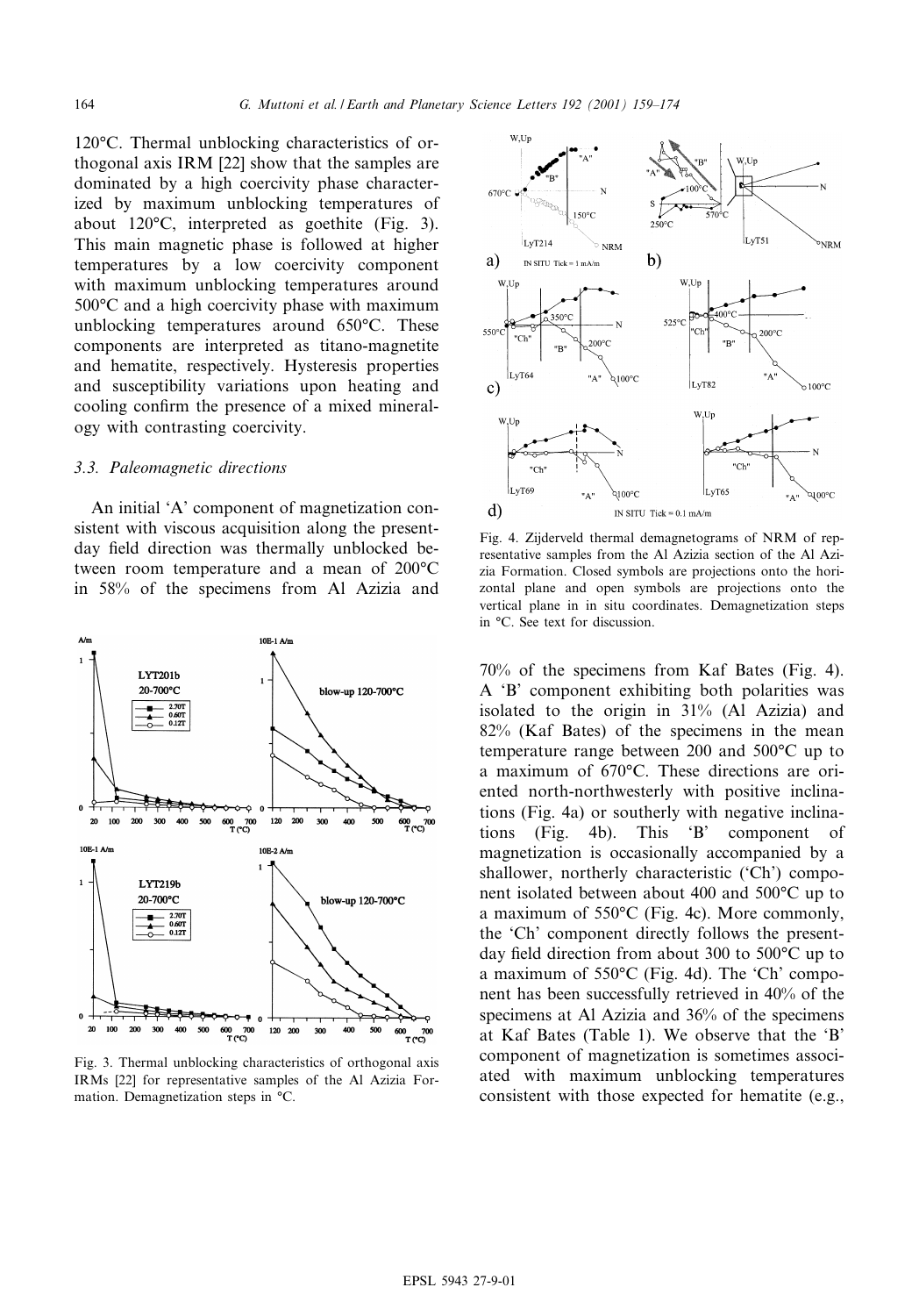Fig. 4a), whereas the `Ch' component unblocking temperatures never exceed those expected for magnetite.

The 'A' and 'B' components are interpreted as more steeply inclined overprints, whereas the 'Ch' component is considered the original latest Ladinian/earliest Carnian magnetization acquired in the northern hemisphere [6] during a period of predominant normal polarity, in broad agreement with normal polarity-dominated data from other Ladinian/Carnian boundary sections from the literature ([20] and references therein).

The Al Azizia paleomagnetic directions do not vary appreciably in orientation upon correction for bedding tilt because the attitude of beds at both sites is virtually horizontal (Fig. 5a,b; Table 1).

# 3.4. Paleomagnetic poles

Table 1

The 'Ch' magnetization component from Al Azizia and Kaf Bates yields statistically indistin-

guishable paleomagnetic poles which lie, in tiltcorrected coordinates, at 214°E/59°N and 226°E/ 54.5³N, respectively (Table 1). The latest Ladinian/earliest Carnian Al Azizia poles also compare closely with coeval Ladinian/Carnian paleomagnetic poles from the Southern Alps from the literature (Table 2).

Unlike the Apennines, significant differential rotation of thrust sheets in the Southern Alps is restricted to the immediate vicinity of major faults (e.g., Insubric, Giudicarie and Valsugana Line). Crustal deformation is particularly low in the Dolomites, where most of the data come from, and the rigid 1.7 km thick Permian porphyrites underlies the Mesozoic sedimentary sequence. Paleomagnetic investigations on the Triassic of the Southern Alps (Fig. 1; Table 2) show that deformation was essentially cylindrical: after application of bedding tilt correction, data from outcrops even hundreds of kilometers apart converge (Fig. 6a,b). At full (100%) tilting correction, the seven Southern Alps poles pass the fold test [25] at the

|           | Paleomagnetic directions and paleopoles from the Al Azizia Formation |              |                       |         |         |         |                  |                        |                |      |               |               |
|-----------|----------------------------------------------------------------------|--------------|-----------------------|---------|---------|---------|------------------|------------------------|----------------|------|---------------|---------------|
| Locality  | Coordinates                                                          | Comp.        | $\%$ Normal $N_1/N_2$ |         | In situ |         |                  |                        | Tilt-corrected |      |               |               |
|           |                                                                      |              |                       |         | Dec.    | Inc.    | $\boldsymbol{k}$ | $\alpha$ <sub>95</sub> | Dec.           | Inc. | k             | $\alpha_{95}$ |
| Al Azizia | 32.5°N, 13.2°E                                                       | A            | 100                   | 058/109 | 355.5   | 45.6    | 26               | 3.7                    | 000.1          | 50.4 | 25            | 3.8           |
| Kaf Bates | $32.4^{\circ}$ N, $13.1^{\circ}$ E                                   | A            | 100                   | 039/068 | 358.6   | 45.6    | 36               | 3.9                    | 012.7          | 28.1 | 22            | 5.0           |
| Al Azizia |                                                                      | $\mathbf{B}$ | 68                    | 019/109 | 349.2   | 30.8    | 22               | 7.3                    | 350.7          | 35.9 | 21            | 7.4           |
| Kaf Bates |                                                                      | 'B'          | 91                    | 046/068 | 327.7   | 38.9    | 12               | 6.4                    | 343.6          | 36.9 | 17            | 5.3           |
| Al Azizia |                                                                      | 'Ch'         | 100                   | 040/109 | 349.0   | 1.5     | 35               | 3.9                    | 349.5          | 6.9  | 36            | 3.8           |
| Kaf Bates |                                                                      | 'Ch'         | 100                   | 020/068 | 339.0   | 7.9     | 25               | 6.7                    | 341.7          | 2.7  | 36            | 5.5           |
|           |                                                                      |              |                       | In situ |         |         | Tilt-corrected   |                        |                |      | paleolatitude |               |
|           |                                                                      |              |                       | Long.   | Lat.    | dp/dm   | Long.            | Lat.                   | dp/dm          |      |               |               |
| Al Azizia |                                                                      | A            |                       | 229.9   | 83.3    | 3.0/4.7 | 189.6            | 88.6                   | 3.4/5.1        |      | 27(.13)       |               |
| Kaf Bates |                                                                      | A            |                       | 206.3   | 84.5    | 3.2/5.0 | 156.6            | 69.1                   | 3.0/5.5        |      | 27(.13)       |               |
| Al Azizia |                                                                      | $\cdot$ B    |                       | 227.3   | 71.3    | 4.5/8.1 | 228.9            | 74.9                   | 5.0/8.6        |      | 20(.15)       |               |
| Kaf Bates |                                                                      | $\cdot$ B    |                       | 271.2   | 59.6    | 4.5/7.6 | 248.2            | 71.2                   | 3.6/6.2        |      | 21(.14)       |               |
| Al Azizia |                                                                      | 'Ch'         |                       | 213.5   | 56.6    | 2.0/3.9 | 214.1            | 59.3                   | 1.9/3.9        |      |               | 3.5 $(\pm 2)$ |
| Kaf Bates |                                                                      | 'Ch'         |                       | 232.2   | 55.4    | 3.4/6.7 | 225.8            | 54.5                   | 2.8/5.5        |      | 1 (± 3)       |               |

Comp.: magnetization component; % Normal: percentage of samples bearing normal polarity;  $N_1$ : number of the paleomagnetic directions used to calculate the mean;  $N_2$ : total number of standard 11.4 cm<sup>3</sup> specimens; Dec., Inc.: declination and inclination; k: Fisher precision parameter;  $\alpha_{95}$ : Fisher radius of cone of 95% confidence about the mean direction; Long., Lat.: longitude and latitude of paleomagnetic pole; dp/dm confidence oval about the paleomagnetic pole. The paleolatitude is calculated in in situ coordinates for the 'A' component, and tilt-corrected coordinates for the 'B' and 'Ch' components, and is expressed in degrees north of the equator. Bedding attitude, expressed as azimuth of bedding dip vs. angle of dip, is 140°E/10° at Al Azizia and 50-180°E/10-14° at Kaf Bates.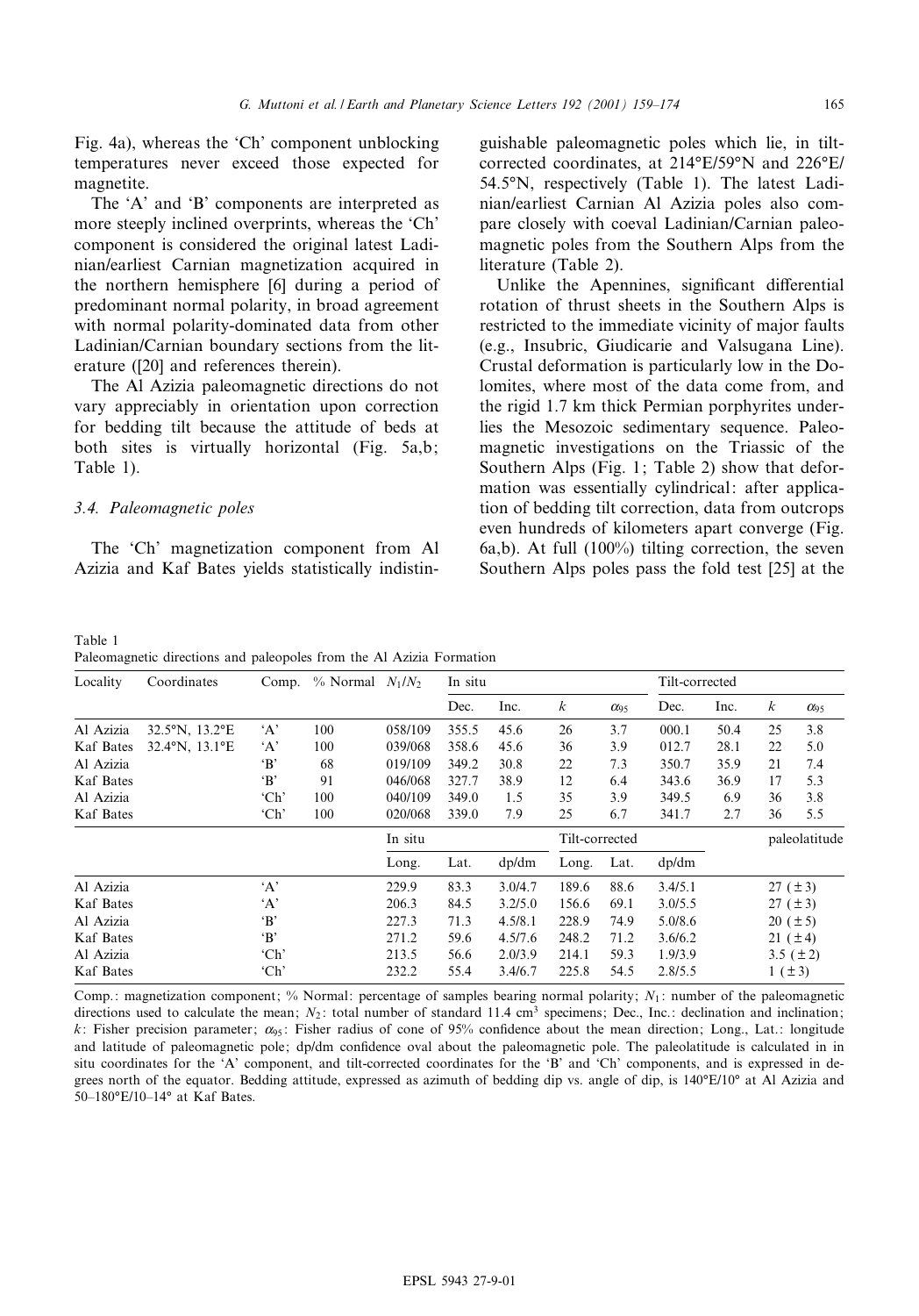

Fig. 5. Equal area projections before (in situ) and after bedding tilt correction of the 'A', 'B' and characteristic 'Ch' component directions from (a) the Al Azizia and (b) the Kaf Bates section of the Al Azizia Formation.

95% level of confidence (Fig. 6c). Some smallscale rotations of thrust sheets, however, cannot be ruled out and may partly account for data scattering (Fig. 6a,b). The peak in grouping at around 80% unfolding (Fig. 6c) is probably an artefact of unrecognized or incomplete correction for tilting at one or more sites. We infer that eastern Southern Alps paleomagnetic data are primary in age and must therefore be looked at after full (100%) correction for tilting, rather than at any intermediate percentage of unfolding. Robust magnetostratigraphic cross-correlations confirm the primary age of the remanence acquisition at Southern Alps Triassic sections [26]. The latest Ladinian/earliest Carnian Al Azizia poles at 100% unfolding coincide with the Ladinian/Carnian overall paleomagnetic pole from the Southern Alps at similar unfolding correction (Fig. 6d), supporting a substantial tectonic coherence of Africa and Adria during Triassic times.

## 4. Adria as Africa's adjunct unit

The hypothesis that Adria is an adjunct unit of Africa is also supported by data from the Early Permian, Late Jurassic/Early Cretaceous, and Late Cretaceous (Fig. 7a) from Adria and West Gondwana (Fig. 7b). Early Permian paleomagnetic poles from the Southern Alps [7], and coeval poles from Africa [4] (Fig. 7b), coincide within the uncertainties associated with both datasets when viewed in northwest Africa coordinates (eP in Fig. 7a). Late Jurassic/Early Cretaceous and Late Cretaceous paleopoles from the Southern Alps, Istria, Apulia, Gargano and Iblei [3] are internally consistent, suggesting that these regions of Adria moved in close mutual conjunction. The Late Jurassic/Early Cretaceous paleopoles coincide with coeval top-quality poles from the Ithaca (USA) and Swartruggens (South Africa) kimberlites [27,28], and the Late Cretaceous paleopoles agree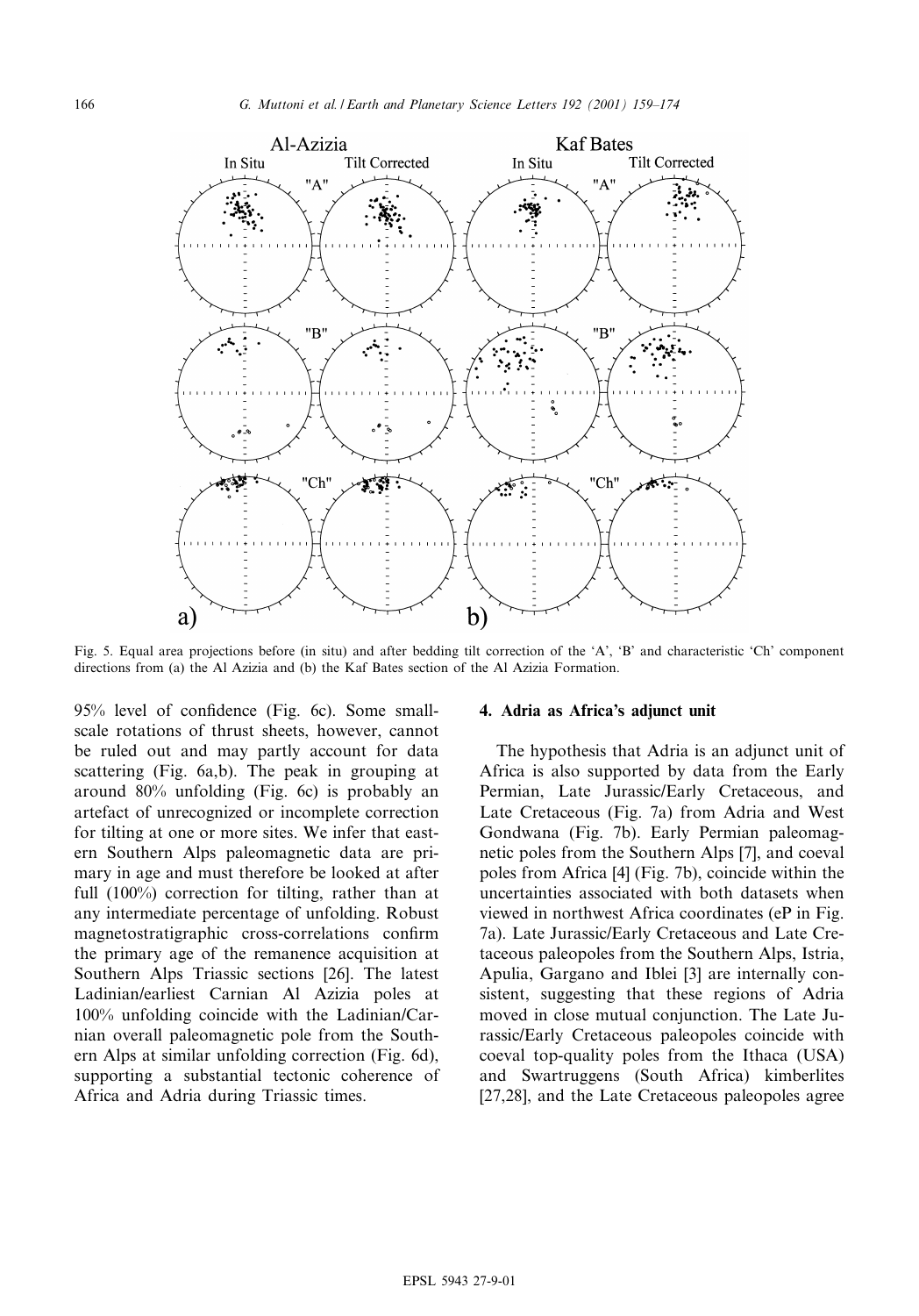with Late Cretaceous West Gondwana poles [4] rotated into northwest Africa coordinates (lJ/eK and lK in Fig. 7a, respectively). It therefore appears that Adria constitutes a single unit which followed the main movements of the African plate since at least Early Permian times.

Critical to this reconstruction model is the 330 km wide Ionian ocean, located between Apulia and the Iblei/Africa margin (Fig. 1). It is yet unknown whether the Ionian seaway, originated at Permian to early Mesozoic times [29-31], is underlain by thinned continental crust or, rather, is an aborted, dormant ocean basin. Its original northwestward extension is also undetermined, due to Cenozoic subduction beneath the Apennine front. A model recently presented by [31] hypothesizes a continuation of the Mesozoic Ionian ocean toward the west/northwest, cutting trough early Mesozoic paleogeography and separating Iblei/north Africa from Apulia (Fig. 8a). The separation of Adria from Iblei/ Africa that it should have induced is not resolvable with the available paleomagnetic database,

Table 2 Middle^Late Triassic paleomagnetic poles from the Southern Alps

and cannot in any case be accounted for by an Euler pole of opening located on or close to Adria.

We envisage herein an alternative paleogeographic scenario at Paleogene times depicting instead Adria as a Florida-type promontory of Africa, with broadly continuous north^south paleogeographic trends from Tunisia to the Southern Alps, and confined to the west by the Mesozoic Ligurian ocean and to the southeast by the Ionian ocean (Fig. 8b). Apennine orogeny proceeded from the west to the east, so that eastern, more external portions of Adria (i.e., Istria, Gargano, Apulia and Iblei) survived severe deformation. This reconstruction is consistent with: (i) long-established identity within error resolution of a few degrees of Permo-Mesozoic paleomagnetic poles from Africa and Adria; (ii) lack of subduction of the Ionian west/northwest prolongation in Alpine times in spite of continuous north/south convergence between Africa and Europe since the Late Cretaceous; (iii) occurrence of Mid-Tertiary African-derived Numidian

| Rock unit |                              | Locality                      | $Coor-$<br>dinates | In situ |      |                |                        | Tilt-corrected |      |                |                        |                | Refer-<br>ence              |
|-----------|------------------------------|-------------------------------|--------------------|---------|------|----------------|------------------------|----------------|------|----------------|------------------------|----------------|-----------------------------|
|           |                              |                               |                    | Long.   | Lat. | dp/dm          |                        | Long.          | Lat. | dp/dm          |                        |                |                             |
|           | 1 Buchenstein<br>Beds        | Belvedere<br>(Dolomites)      | 46.4/12.0          | 284     | 69   | 09/12          |                        | 217            | 52   | 04/08          |                        |                | $[26]$                      |
|           | 2 Buchenstein<br><b>Beds</b> | Pedraces<br>(Dolomites)       | 46.6/11.9          | 197     | 25   | 08/14          |                        | 223            | 69   | 10/15          |                        |                | $[26]$                      |
|           | 3 Buchenstein<br>Beds        | Frötschbach<br>(Dolomites)    | 46.6/11.8          | 221     | 56   | 03/06          |                        | 211            | 64   | 04/07          |                        |                | $[44]$                      |
|           | 4 S. Cassiano<br>Fm.         | <b>Stuores</b><br>(Dolomites) | 46.6/11.9          | 187     | 66   | 04/07          |                        | 193            | 52   | 03/06          |                        |                | $[20]$                      |
|           | 5 Lad.-Car.<br>volc.         | Dolomites                     | 46.4/11.7          | 242     | 50   | 06/10          |                        | 240            | 48   | 05/10          |                        |                | $[45]$                      |
|           | 6 V. Scalve<br>porph.        | Lombardy                      | 45.8/10.2          | 258     | 69   | 06/08          |                        | 221            | 52   | 03/06          |                        |                | [46]                        |
|           | 7 V. Sabbia<br>Ss.           | Lombardy                      | 45.8/10.0          | 210     | 57   | 12/23          |                        | 215            | 57   | 08/14          |                        |                | $[7]$                       |
|           |                              |                               |                    | Long.   | Lat. | k <sub>1</sub> | $\alpha$ <sub>95</sub> | Long.          | Lat. | k <sub>2</sub> | $\alpha$ <sub>95</sub> | $k_2/k_1$      | Paleo-<br>lat. <sup>a</sup> |
| All $n=7$ |                              |                               |                    | 221     | 60   | 13             | 17                     | 217            | 57   | 53             | 8                      | $\overline{4}$ | $15.5^{\circ}$ N            |

Long., Lat.: longitude and latitude of paleomagnetic pole; dp, dm: semi-axes of the confidence oval about the paleomagnetic pole.  $k_1, k_2$ : Fisher precision parameters before and after bedding tilt correction, respectively;  $\alpha_{95}$ : Fisher half-angle of cone of 95% confidence about the paleomagnetic pole.

<sup>a</sup>Calculated at a point located at 46.2°N, 11.5°E (southern Dolomites).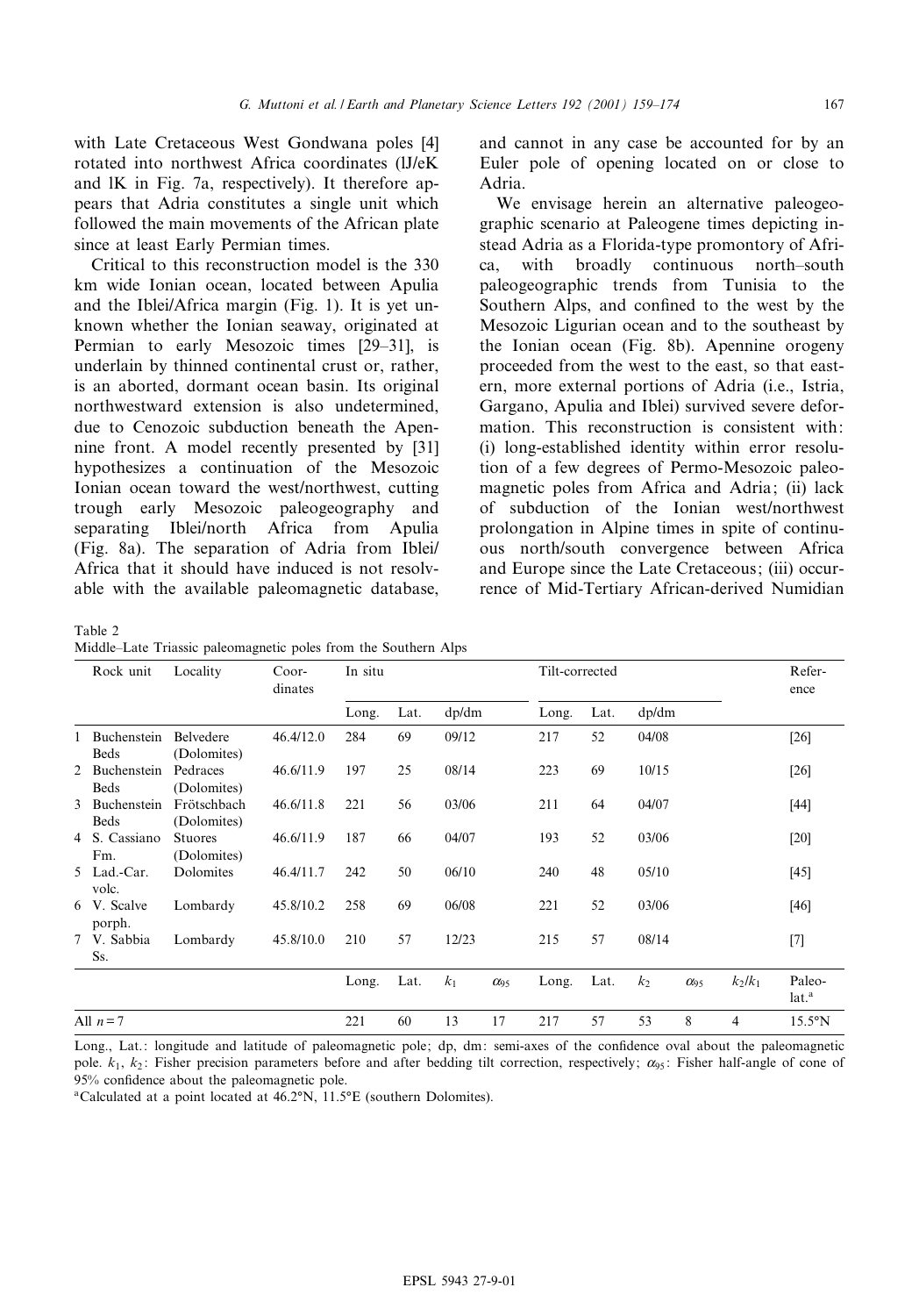

`£ysch' both in Sicily and in the southern Apennines [32], which is difficult to reconcile with the presence of the Ionian west/northwest prolongation separating these two regions.

Fig. 6. Projections (a) before and (b) after bedding tilt correction of late Middle Triassic to early Late Triassic paleomagnetic poles from the Southern Alps (Table 2). (c) Variation of Fisher precision parameter  $k$  upon bedding tilt correction for the Southern Alps paleopoles. (d) Comparison between the Southern Alps overall mean paleopole and coeval paleopoles from Al Azizia and Kaf Bates (Table 1). See text for discussion.  $\leftarrow$ 

## 5. Construction of the Africa/Adria APW path

We integrate data from Adria and West Gondwana in northwest African coordinates (Table 3) to construct a composite APW path from the Early Permian to the Pliocene (Fig. 9). The Permian–Triassic portion of the curve is upgraded from Muttoni et al. [7]; the Mesozoic portion of the curve is essentially derived from Channell [3] and Van der Voo [4], whereas Cenozoic data come from deep-sea drill cores taken at different localities on the African plate [33,34]. This curve compares with the previously published APW path of Besse and Courtillot [35], apart from sensible departures in the Jurassic, mid-Cretaceous and Eocene–Oligocene (Fig. 10a).

The Permian–Triassic segment of the APW path of this study corresponds to Pangea northward motion and counter-clockwise rotation at an overall plate speed of  $4\n-10$  cm/yr (Fig. 10b-e). The Jurassic segment of the loop corresponds instead to the opening of the Central Atlantic ocean between North America and Africa in the Middle Jurassic, which caused Africa/Adria to drift towards southern latitudes and to rotate clockwise; plate motion took place at an overall speed of about 7 cm/yr. Finally, the Cretaceous portion of the loop tracks an increase in Africa/Adria latitude and counter-clockwise rotation during opening of the Southern Atlantic, prior to final north/ south convergence with Eurasia in the Cenozoic at the time of opening of the Labrador/Northern Atlantic oceans.

## 6. Paleoclimatic interpretation

Useful paleoclimatic information can be obtained from the Africa/Adria APW path by super-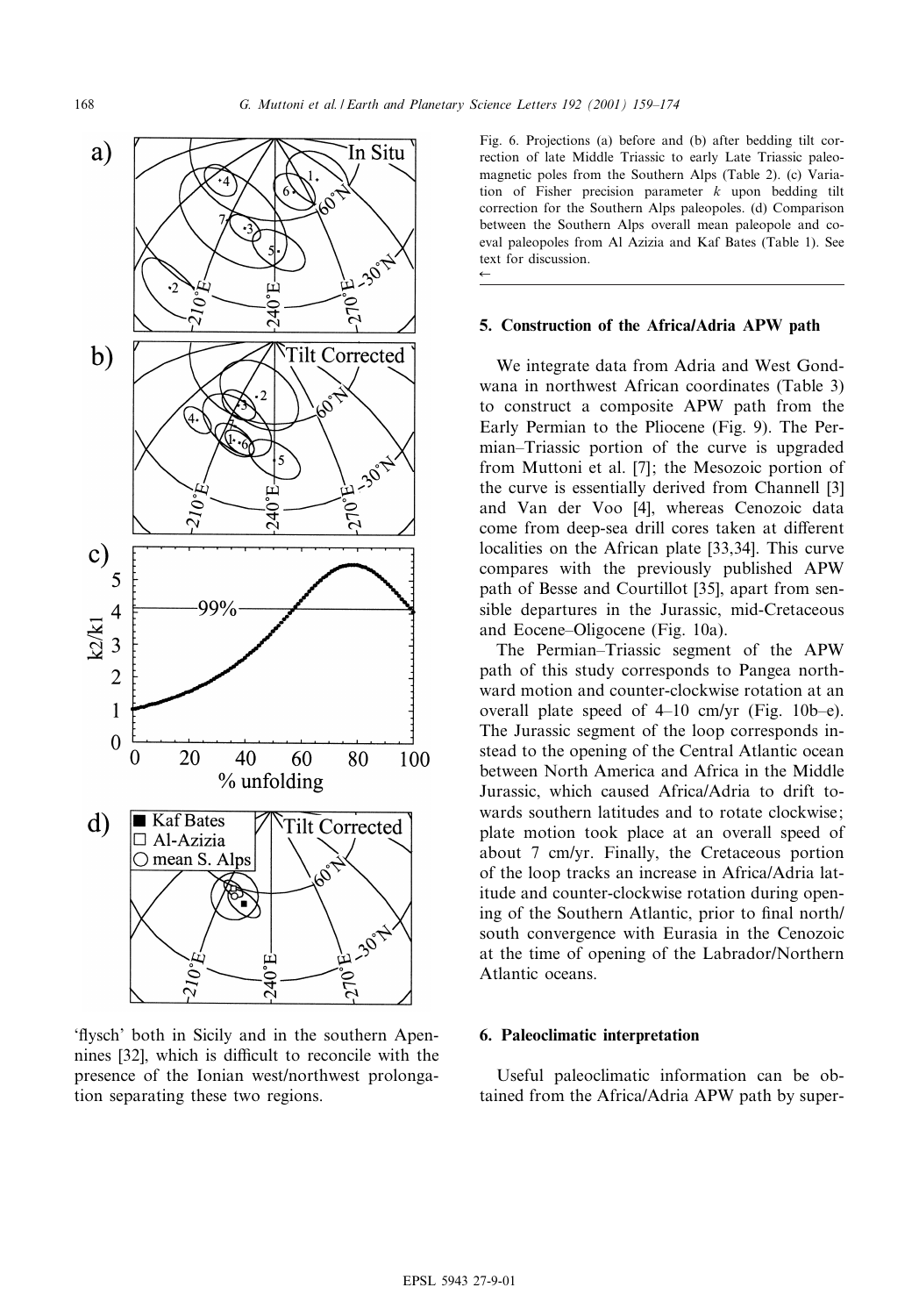

Fig. 7. (a) Equal area projections after bedding tilt correction of mean paleomagnetic poles from Adria (solid dots) and West Gondwana (empty dots) in northwest African coordinates for the Early Permian, Late Jurassic/Early Cretaceous and Late Cretaceous. (b) Geographic location of paleomagnetic data of Early Permian to Late Cretaceous age from Adria and West Gondwana. The pole of the Late Jurassic/Early Cretaceous Ithaca (USA) kimberlite [27] is also shown.

posing the expected paleolatitude trend for a nominal point located, for example, in northern Libya (e.g.,  $32.5^\circ N$ ,  $13^\circ E$ ) on zonal latitudinal climatic bands (Fig. 10b). The zonal mean annual averages of evaporation  $(E)$  and precipitation  $(P)$ and their relative variations  $(E-P \text{ rate } [36])$  are important elements of climate and hydrology. The measured *E-P* values in modern-day climate show an excess of precipitation over evaporation at middle and high latitudes as well as in the equatorial zone between  $10^{\circ}N$  and  $10^{\circ}S$ , whereas a deficit of precipitation is found in the subtrop-

ical regions between about latitudes  $10^{\circ}$  and  $35^{\circ}$ . Such a modern zonal climate model, found to be valid for the Late Triassic of North America [37], constitutes a useful null hypothesis for understanding the distribution of paleoclimate proxies. Inspection of Fig. 9b suggests that northern Libya moved progressively northward over the period of existence of Pangea, and crossed the boundary between the humid equatorial and the arid tropical belt sometimes in the Late Triassic. From the Jurassic onwards, northern Libya remained in the arid tropical belt.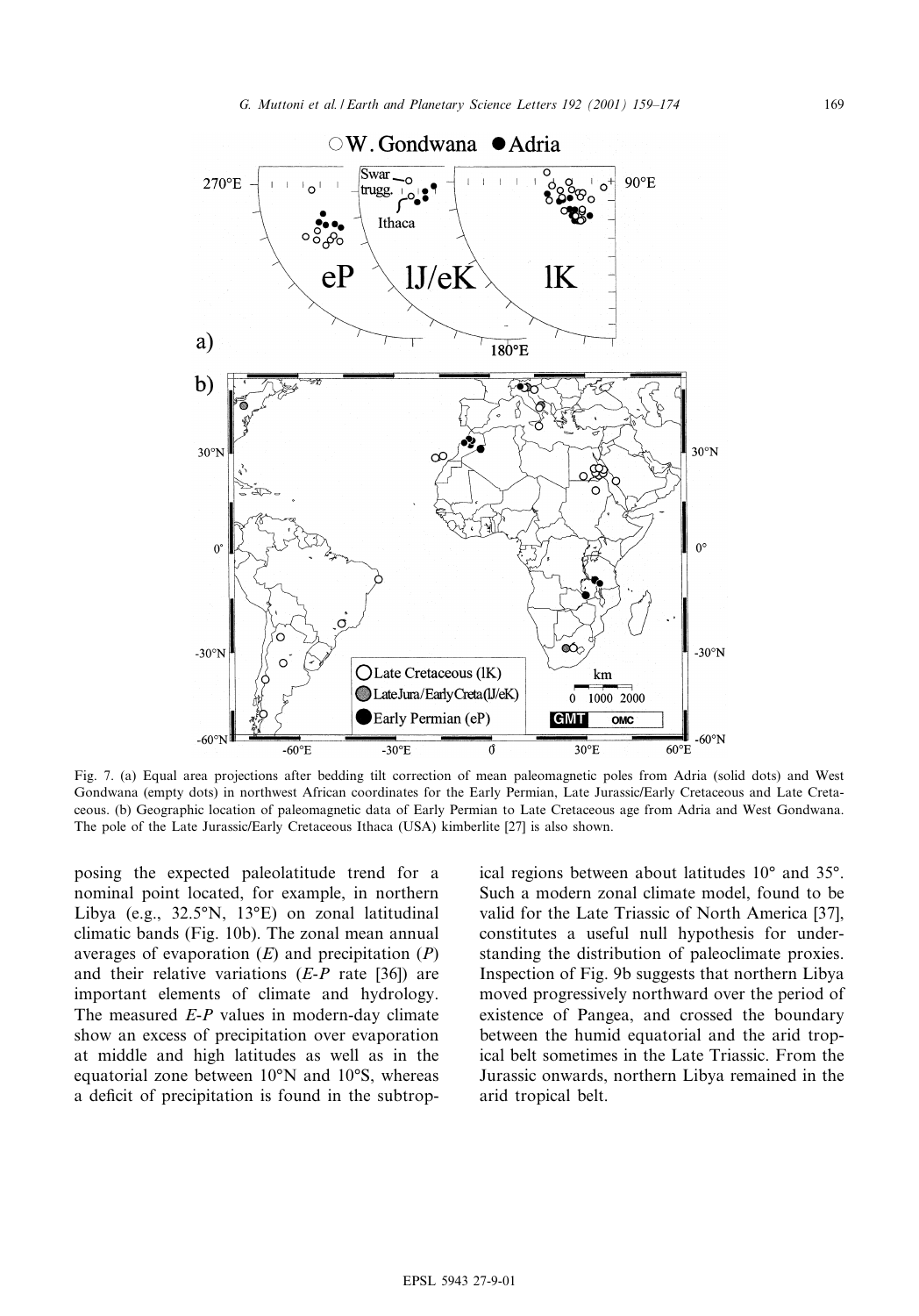

Fig. 8. Alternative solutions for central Mediterranean paleogeography at Paleogene times. (a) The model recently presented by Catalano et al. [31] hypothesizes continuation of the Mesozoic Ionian ocean toward the west/northwest, cutting through early Mesozoic paleogeography and separating north Africa from Apulia. (b) The tentative model presented herein depicts Adria as a Florida-type promontory of Africa, with broadly continuous north-south structural trends from Tunisia to the Southern Alps.  $AP =$  Apulia–Gargano platform, B = Belluno basin, Cal = Calabria block, CL = Campano–Lucana platform, F = Friuli–Istria platform, IB = Iblei platform, IS = Imerese-Sicani basins, L = Lagonegro basin, LA = Laziale-Abruzzese platform, Lo = Lombard ba $sin, U = Umbria-Marche$  basin, P = Panormide platform.

| Name            | Age<br>(Ma) | Age<br>(relative)             | Lat.<br>$({}^{\circ}N)$ | Long.<br>$(^{\circ}E)$ | $\boldsymbol{k}$ | $\alpha_{95}$<br>dp/dm | $\boldsymbol{N}$ | Locality                                             | Reference            |
|-----------------|-------------|-------------------------------|-------------------------|------------------------|------------------|------------------------|------------------|------------------------------------------------------|----------------------|
| eP              | 285         | E. Permian                    | 36.2                    | 243.3                  | 77               | 4.8                    | $13*$            | AF, SAP                                              | $[7]$                |
| 1P/eTr          | 250         | L. Permian/<br>E. Triassic    | 46.8                    | 237.6                  | 317              | 3.1                    | 8*               | SAP                                                  | $[7]$                |
| mTr/eTrl        | 233         | M./early<br>L. Triassic       | 57.1                    | 218.1                  | 67               | 6.3                    | 9*               | AF, SAP                                              | this study           |
| 1Tr/eJ          | 202         | L. Triassic/<br>E. Jurassic   | 71.1                    | 214.8                  | 458              | 4.3                    | $4*$             | AF                                                   | $[7]$                |
| eJ              | 191         | E. Jurassic                   | 72.0                    | 248.5                  | 108              | 4.7                    | $10*$            | AF                                                   | $[4]$                |
| 1J/eK           | 144         | L. Jurassic/<br>E. Cretaceous | 40.8                    | 269.2                  | 125              | 6.0                    | $6*$             | AF, NAM,<br>SAP, G, U                                | $[3,27,28]$ combined |
| $mK_1$          | 99          | M. Cretaceous                 | 46.8                    | 262.9                  | 42               | 4.9/8.1                | 12 <sup>§</sup>  | AP                                                   | $[47]$               |
| mK <sub>2</sub> | 99          | M. Cretaceous                 | 52.0                    | 257.0                  |                  | 3.7/6.2                |                  | SA                                                   | $[3]$                |
| lK              | 82          | L. Cretaceous                 | 66.6                    | 241.5                  | 71               | 3.2                    | $29*$            | AF, SAM,<br>$[3,4]$ combined<br>SAP, IS, G,<br>IB, U |                      |
| Pa              | 60          | Paleocene                     | 70.1                    | 213.0                  |                  | 2.4/4.4                |                  | AF                                                   | $[34]$               |
| E               | 44          | Eocene                        | 69.0                    | 189.0                  |                  | 5.8                    |                  | AF                                                   | $[33]$               |
| $\mathbf{O}$    | 29          | Oligocene                     | 75.9                    | 193.0                  |                  | 2.0/4.4                |                  | AF                                                   | $[34]$               |
| M               | 14          | Miocene                       | 81.0                    | 154.0                  |                  | 5.6                    |                  | AF                                                   | $[33]$               |
| P               | 3           | Pliocene                      | 86.0                    | 149.0                  |                  | 2.6                    |                  | AF                                                   | $[33]$               |

Table 3 Adria and West Gondwana paleopoles

Age (Ma): mean age of paleopoles in millions of years according to the time scale of [8]; Lat., Long.: paleopole coordinates; k,  $\alpha_{95}$ , dp/dm: paleopole statistics; N: number of overall mean (\*) or site mean (\*) directions used to calculate the paleopole. AF = Africa, SAM = South America, NAM = North America (Ithaca kimberlite [27]), SAP = Southern Alps, IS = Istria, G = Gargano, AP = Apulia, IB = Iblei, U = NW Umbria, corrected for Apennine rotation (see [3]).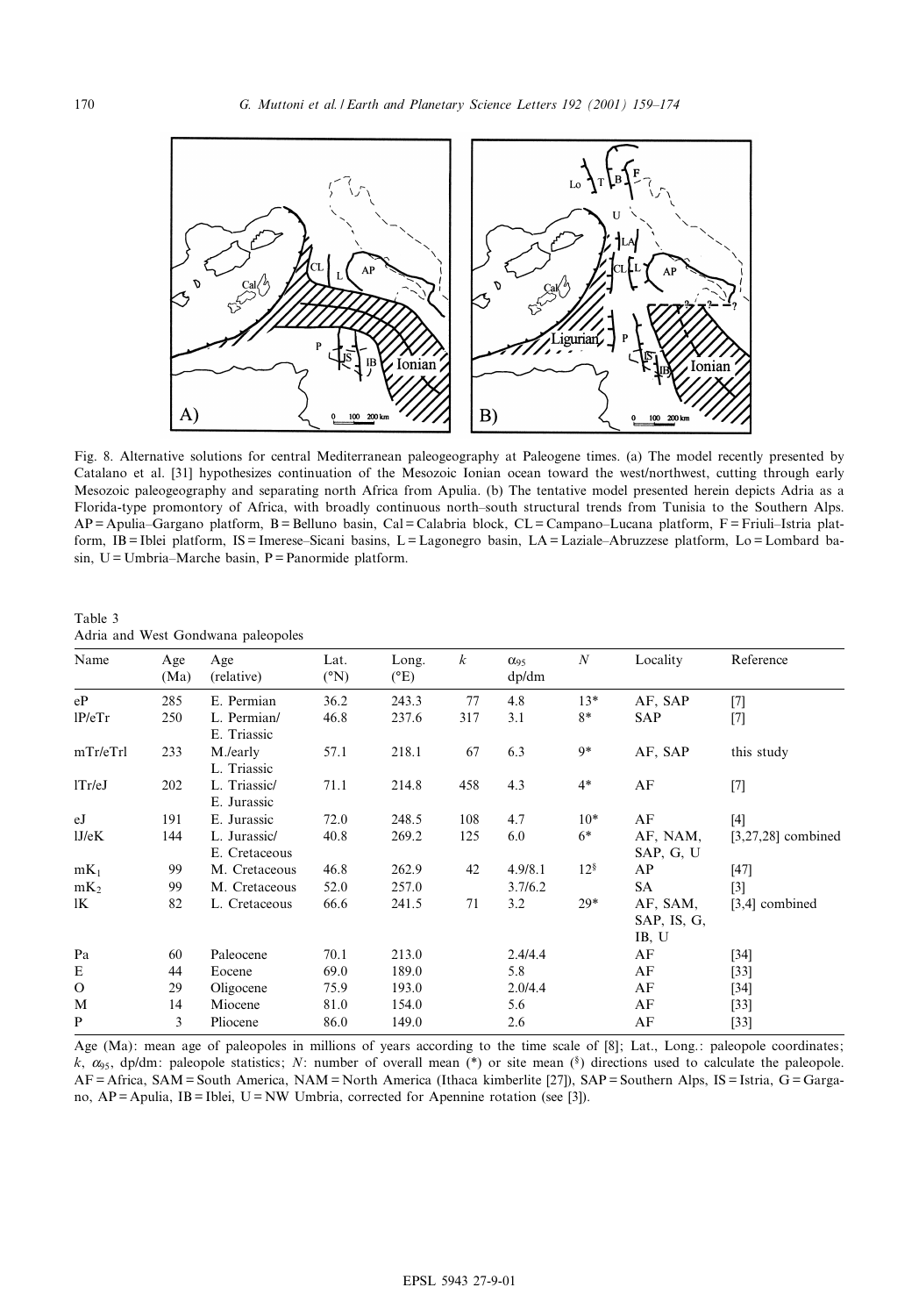

Fig. 9. Composite APW path for Africa/Adria. Mean poles are taken from Table 3;  $eP =$ Early Permian,  $IP/e$ Tr = Late Permian/Early Triassic, mTr/eTrl = Middle Triassic/early Late Triassic, lTr/eJ = Late Triassic/Early Jurassic, eJ = Early Jurassic,  $1J/eK =$  Late Jurassic/Early Cretaceous,  $mK =$  middle Cretaceous,  $IK = Late$  Cretaceous,  $Pa = Paleocene$ ,  $E = Eo$ cene,  $O = Oligocene$ ,  $M = Miocene$  and  $P = Piocene$ .

Palynofacies and microflora analysis from this study and the literature from northeastern Libya and southeastern Tunisia  $[14,38]$  confirms this trend, as discussed below:

1. In the Upper Permian, a warm and humid climate is indicated by xerophytic elements (sensu [39]) such as bisaccate, striate, and taeniate pollen forms (Lueckisporites Taeniasporites), associated with hygrophytic elements such as monosulcate pollens (Cycadopites), monolete spores (Punctatisporites), pollens derived by seed ferns (*Platysaccus*), and rare pteridophytes (Lundbladispora). In Tunisia, transition from dominant carbonates with intercalated anhydrites and siliciclastics in the mid-Permian to siliciclastics with wood logs in the uppermost Permian [10] suggests a progressive increase in humidity during northward latitudinal drift toward the equator.

- 2. In the Early Triassic, more humid conditions are indicated by the predominance of hygrophytic elements such as microspores of lycopodiophytic affinity (Endosporites, Densoisporites), spores produced by ferns and other Filicinae (Apiculatisporites, Deltoidospora) and Equisetites (Calamospora, Retusotriletes), in association with less abundant bisaccate taeniate pollens (Taeniasporites). This assemblage is typical of lowland floodplains and marshes dominated by hydrophilic and mesophilic pteridophytes and pteridosperms, possibly with locally drier environments supporting xerophilic and mesophilic conifers and pteridosperms. Subequatorial latitudes are also suggested by dominant redbeds with laterite concretions in Tunisia.
- 3. In the Middle^early Late Triassic, a drier climate is suggested by abundance of xerophytic elements in the Kurrush and overlying Al Azizia Formation, including circumpolloid (Duplicisporites, Partitisporites, Camerosporites), monosaccate (Enzonalasporites, Patinasporites), and subordinate polyplicate pollens (Ephedripites). Rare lycopod cavate monolete microspores (Aratrisporites) and monosulcate pollens (Cycadopytes) suggest local conditions characterized by river water supply which promoted the growth of such hygrophytic plant communities on the coastal plain. Similar microfloras, with abundant and diversified xerophytic indicators (Triadispora complex, circumpolloids), were collected in Tunisia and from exploration wells in northern Lybia [14,38].
- 4. In the Late Triassic, an arid/semiarid, subtropical climate is indicated by dominant xerophytic microflora. Marginal marine carbonates and evaporites to wadi and eolian clastics in central Tunisia to northern Libya  $[18,38,40,41]$  confirm this trend toward increasingly arid conditions at the close of the Triassic.
- 5. In the Jurassic, tropical arid settings are testi fied by the Abu Ghaylan sabkha dolomites and Bir Al Ghanam evaporites of northern Libya (Fig. 10b).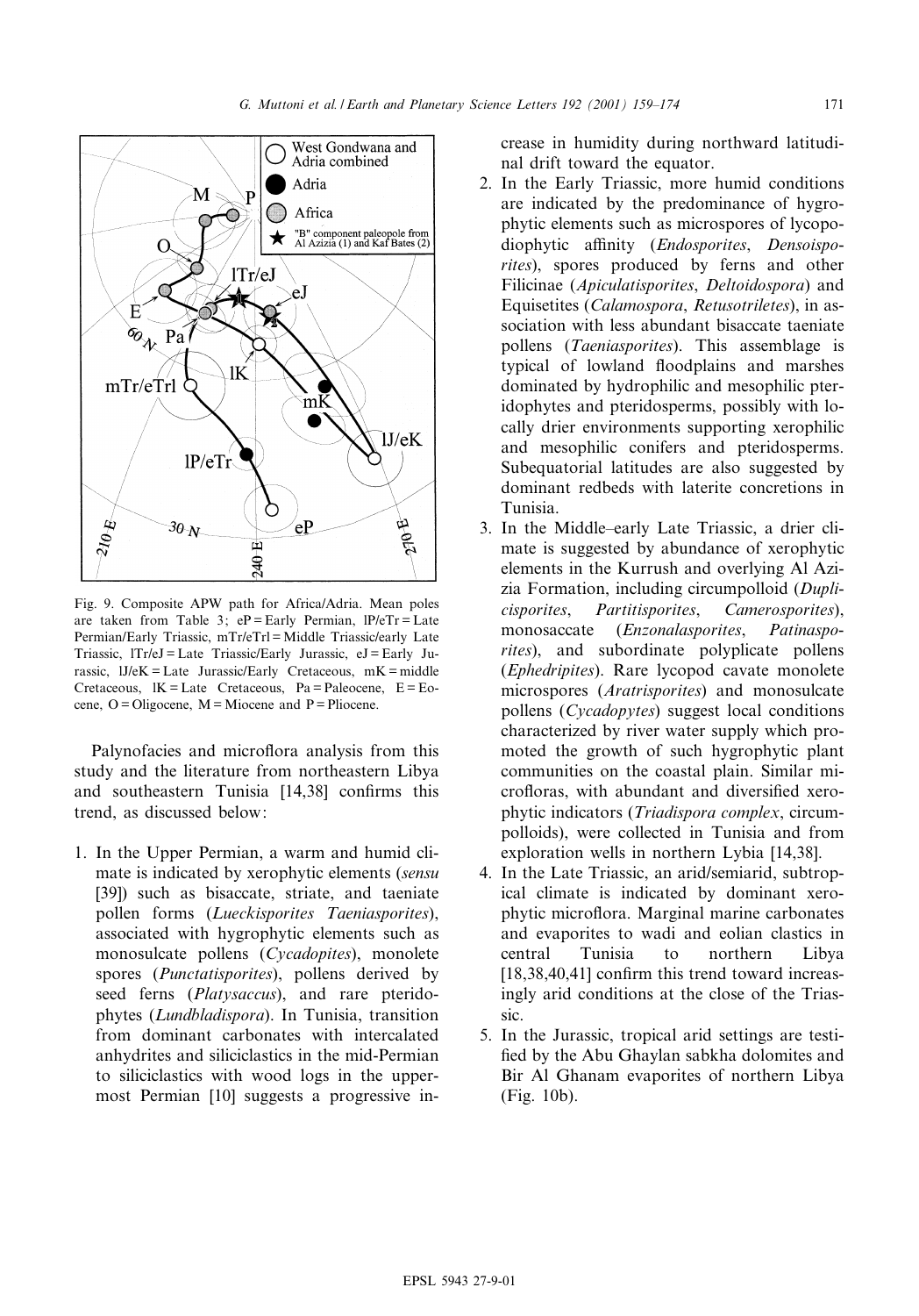# 7. Conclusions

Relatively unrotated regions of Adria moved in close conjunction with Africa since Permian times. Adria data can thus be used to improve the definition of the Africa reference APW path for paleogeographic map generation. The Africa/Adria



APW path presented here confirms previous interpretations regarding Pangea configuration and evolution at Triassic times [7]. This composite APW path may also be used to quantify thrust sheet rotations within Africa deformed and rotated margins (e.g., the Apennines), or date primary and secondary magnetizations in case more stringent geological information is lacking. For example, the `B' magnetization component from the Al Azizia Formation, yielding paleomagnetic poles located above 70°N in tilt-corrected coordinates (where grouping is best; Table 1), may be interpreted by inspection of Fig. 9 as due to a remagnetization event of Early Jurassic age, i.e., coeval to the opening of the Central Atlantic/Ligurian ocean.

The zonal latitudinal bands of relative aridity and humidity typical of modern-day climate superposed to the paleolatitude trend for northern Libya predict that northern Libya crossed the humid subequatorial/arid subtropical boundary zone at Late Triassic times. This inference is fully supported by Permo-Triassic palynological and facies analysis from this study and the literature. We conclude that a zonal climate model coupled with paleomagnetically constrained paleogeographic reconstructions indeed provides a powerful null hypothesis for understanding past climatic conditions. It should be noted, however, that this zonal configuration of relative humidity and aridity may be subject to considerable modifications in response to large-scale geologic events. For example, igneous superactivity is thought to be responsible for widespread greenhouse conditions in the mid-Cretaceous [42] at latitudes compatible with the zonal arid tropical belt.

 $\leftarrow$ Fig. 10. (a) Great circle distance between the composite Africa/Adria APW path of this study and the master APW path of [35] in African coordinates. (b^d) Paleolatitude (b), latitudinal drift (c), and rate of angular rotation (d) calculated for a point in northern Libya located at  $32.5^\circ N$ ,  $13^\circ E$  from the Africa/Adria APW path of this study. (e) Rate of APW, which combines the effects of continental drift and true polar wander, and is independent of geographic location. CAT = Central Atlantic opening, SAT = Southern Atlantic opening, LAB = Labrador sea opening, NAT = Northern Atlantic opening.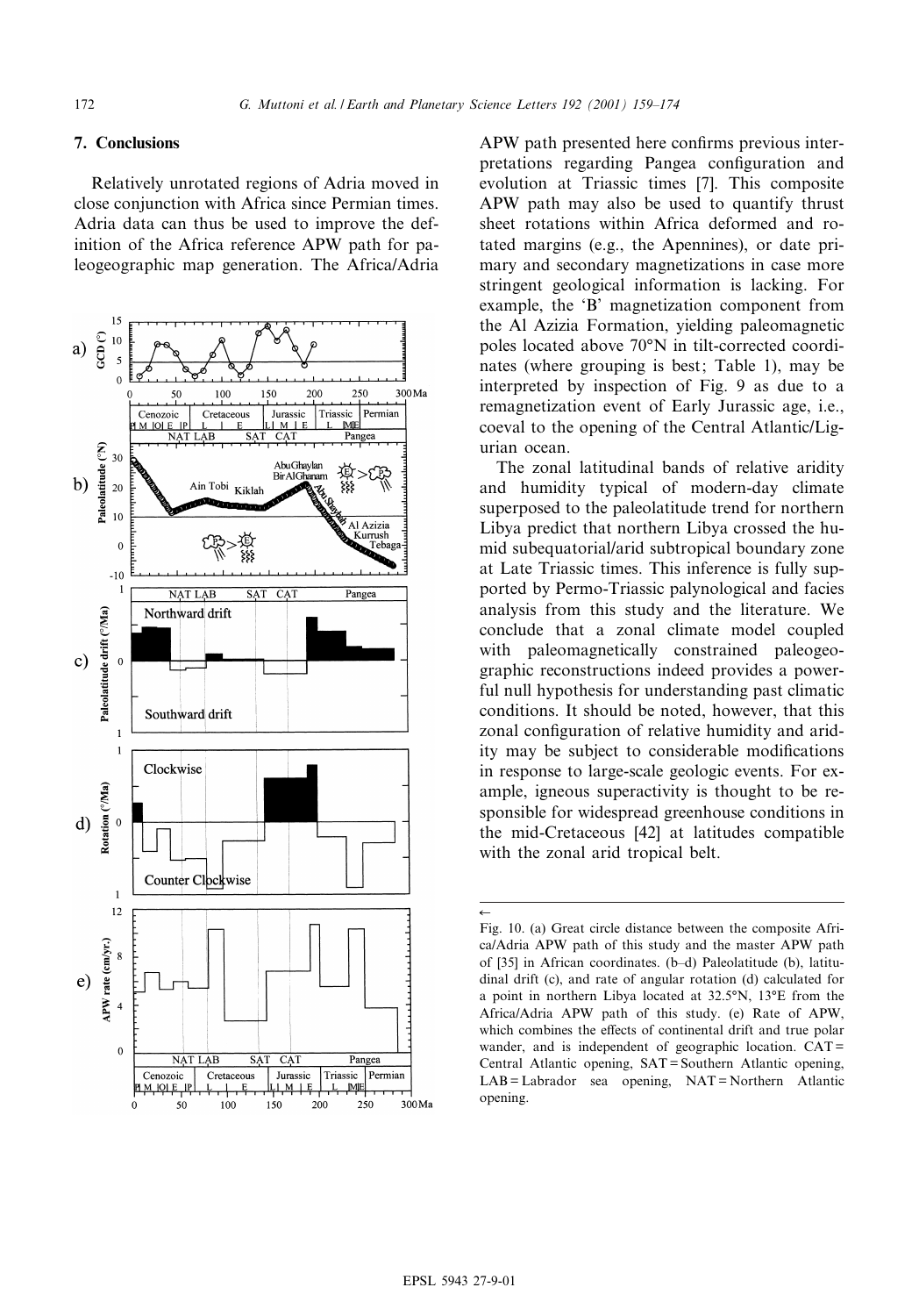## Acknowledgements

The authors wish to thank Franco Sirtori, AGIP, Tripoli, and Osama and Tarek Ellali for technical assistance in Libya. The manuscript greatly benefitted from careful reviews by Fabio Speranza and Dennis V. Kent, and from discussion with Maurizio Gaetani, Carlo Doglioni, and Mario Fornaciari. $IRVI$ 

#### References

- [1] J.E.T. Channell, B. D'Argenio, F. Horvath, Adria, the African promontory, in Mesozoic Mediterranean palaeogeography, Earth Sci. Rev. 15 (1979) 213^292.
- [2] W. Lowrie, Paleomagnetism and the Adriatic promontory: a reappraisal, Tectonics 5 (1986) 797^8807.
- [3] J.E.T. Channell, Palaeomagnetism and palaeogeography of Adria, in: A. Morris, D.H. Tarling (Eds.), Palaeomagnetism and Tectonics of the Mediterranean Region, Geol. Soc. Spec. Publ. 105 (1996) 119-132.
- [4] R. Van der Voo, Paleomagnetism of the Atlantic, Tethys and Iapetus Oceans, Cambridge University Press, Cambridge, 1993, 411 pp.
- [5] J.P. Platt, J.H. Behrmann, P.C. Cunningham, J.F. Dewey, M. Helman, M. Parish, M.G. Shepley, S. Wallis, P.J. Weston, Kinematics of the Alpine arc and the motion history of Adria, Nature 337 (1989) 158-161.
- [6] G. Muttoni, M. Gaetani, K. Budurov, I. Zagorchev, E. Trifonova, D. Ivanova, L. Petrounova, W. Lowrie, Middle Triassic paleomagnetic data from northern Bulgaria: constraints on Tethyan magnetostratigraphy and paleogeography, Palaeogeogr. Palaeoclimatol. Palaeoecol. 160  $(2000)$  223-237.
- [7] G. Muttoni, D.V. Kent, J.E.T. Channell, The evolution of Pangea: Paleomagnetic constraints from the Southern Alps, Italy, Earth Planet. Sci. Lett. 146 (1996) 107^120.
- [8] D.V. Kent, P.E. Olsen, Implications of astronomical climate cycles to the chronology of the Triassic, Zbl. Geol. Paläont. 1 (Epicontinental Triassic International Symposium) (2000) 1463-1473.
- [9] M.C. Chaouachi, A. M'Rabet, S. Razgallah, Les récifs du Permien supérieur du Jebel Tebaga de Medenine. Colloque Tuniso-Français de Sédimentologie, Livret Guide de l'Excursion Géologique, 1988.
- [10] A. M'Rabet, S. Razgallah, M. Dridi, M.C. Chaouachi, Upper Permian reefs and associated siliciclastics at Jebel Tebaga, southern Tunisia, in: 17th Regional African^ European Meeting of Sedimentology Field Trip Guide Book, Field Trip A1, International Association of Sedimentologists, 1996.
- [11] G. Stampfli, J. Marcoux, A. Baud, Tethyan margins in space and time, Palaeogeogr. Palaeoclimatol. Palaeoecol. 87 (1991) 373^409.
- [12] M. Gaetani, A. Arche, H. Kiersnowski, B. Chuvachov, S. Crasquin, M. Sandulescu, A. Seghedi, I. Zagorchev, A. Poisson, F. Hirsch, D. Vaslet, J. Le Metour, M. Ziegler, E. Abbate, L. Ait-Brahim, E. Barrier, S. Bouaziz, F. Bergerat, M.F. Brunet, J.P. Cadet, R. Stephenson, J.C. Guezou, A. Jabaloy, C. Lepvrier, G. Rimmele, Wordian paleogeographic map, in: J. Dercourt, M. Gaetani, B. Vrielynck, E. Barrier, B. Biju-Duval, M.-F. Brunet, J.-P. Cadet, S. Crasquin, M. Sandulescu (Eds.), Peri-Tethys Atlas and Explanatory Notes, Vol. 3, CCGM/CGMW, Paris, 2000, pp. 19-25.
- [13] G. Cassinis, M. Avanzini, L. Cortesogno, G. Dellagiovanna, P. Di Stefano, L. Gaggero, M. Gullo, F. Massari, C. Neri, A. Ronchi, S. Seno, M. Vanossi, C. Venturini, Synthetic Upper Palaeozoic correlation charts of selected Italian areas, Atti Ticin. Sci. Terra 40 (1998) 65^120.
- [14] F. Kilani-Mazraoui, S. Razgallah-Gargouri, B. Mannai-Tayech, The Permo-Triassic of Southern Tunisia - Biostratigraphy and palaeoenvironment, Rev. Palaeobot. Palynol. 66 (1990) 273-291.
- [15] J.J. Mennig, P. Vittimberga, P. Lehmann, Etude sédimentologique et pétrographique de la Formation Ras Hamia (Trias moyen) du nord-ouest de la Lybie, Rev. Inst. Fr. Pet. 18 (1963) 1504-1519.
- [16] A.N. Fatmi, B.A. Eliagoubi, O.S. Hammuda, Stratigraphic nomenclature of the pre-Upper Cretaceous Mesozoic rocks of Jabal Nafusah, NW Lybia, in: M.J. Salem, M.T. Busrewil (Eds.), The Geology of Libya, Vol. 2, Symposium on the Geology of Libya, 1980, pp. 57^65.
- [17] A. Desio, C. Rossi Ronchetti, R. Pozzi, F. Clerici, G. Invernizzi, C. Pisoni, P.L. Viganò, Stratigraphic studies in the Tripolitanian Jebel (Libya), Riv. Ital. Paleontol. Stratigr. Mem. IX, 1963, 126 pp.
- [18] R. Assereto, F. Benelli, Sedimentology of the pre-Cenomanian formations of the Jebel Gharian, Libya, in: C. Gray (Ed.), Symposium on the Geology of Libya, Faculty of Science, University of Libya, Tripoli, 1971, pp. 37^85.
- [19] J.G.L.A. Van der Eem, Aspects of Midle and Late Triassic palynology. 6. Palynological investigations in the Ladinian and lower Carnian of the western Dolomites, Italy, Rev. Palaeobot. Palynol. 39 (1983) 189^300.
- [20] C. Broglio Loriga, S. Cirilli, V. De Zanche, D. di Bari, P. Gianolla, G.F. Laghi, W. Lowrie, S. Manfrin, A. Mastandrea, P. Mietto, G. Muttoni, C. Neri, P. Posenato, M. Rechichi, R. Rettori, G. Roghi, The Prati di Stuores/ Stuores Wiesen section (Dolomites, Italy): a candidate global stratotype section and point for the base of the Carnian stage, Riv. Ital. Stratigr. 105 (1999) 37^78.
- [21] D.L. Martin, H.D. Munroe, A.E.M. Nairn, First results of the palaeomagnetic study of Libyan Mesozoic limestones: The Carnian Al Azizia Limestone Formation ^ preliminary data, in: M.J. Salem, A.M. Sbeta, M.R. Bakbak (Eds.), The Geology of Libya. Vol. VI, Elsevier, Amsterdam, 1991, pp. 2433-2440.
- [22] W. Lowrie, Identification of ferromagnetic minerals in a rock by coercivity and unblocking temperature properties, Geophys. Res. Lett. 17 (1990) 159^162.